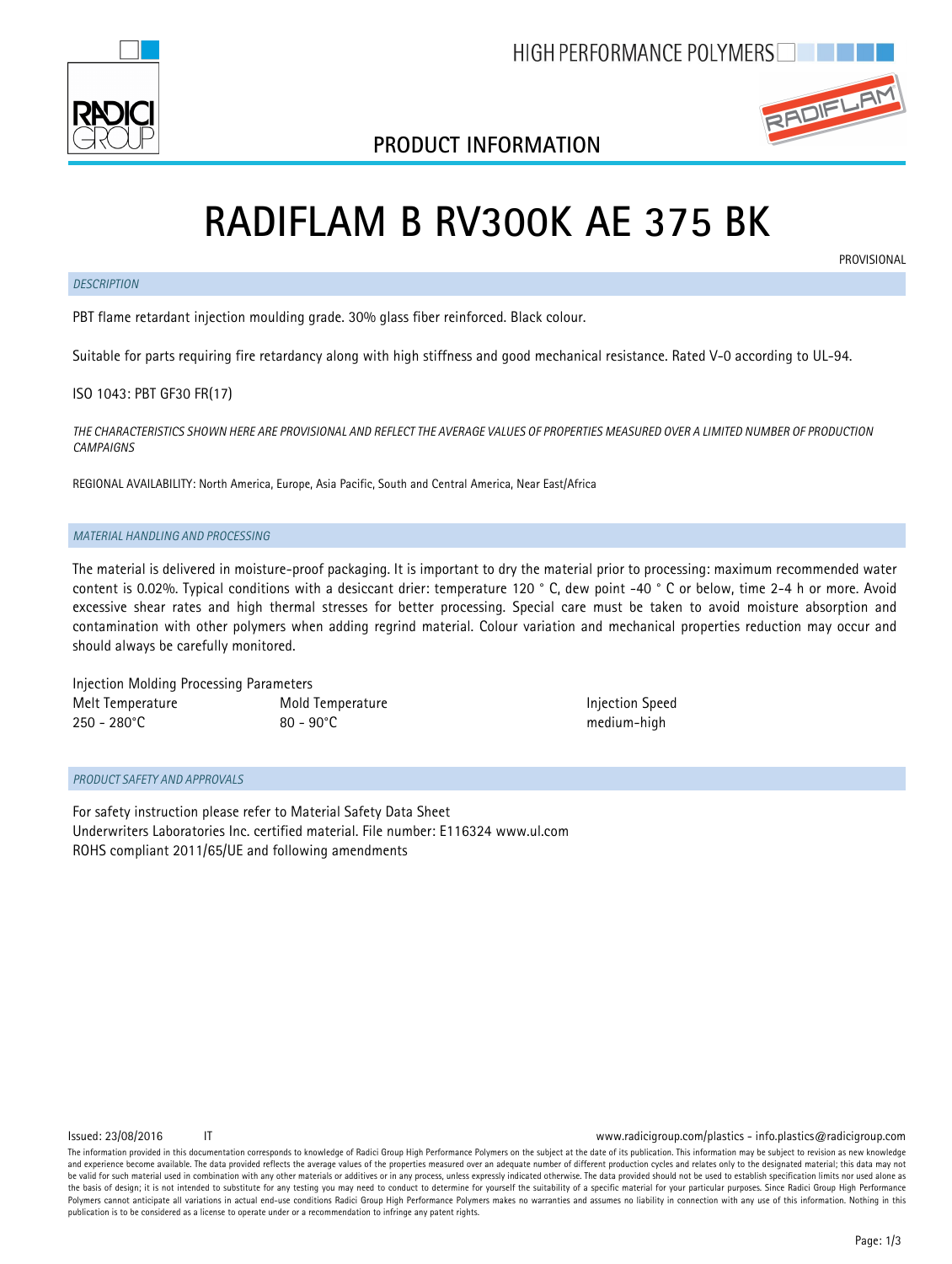



## **TECHNICAL DATA SHEET**

# **RADIFLAM B RV300K AE 375 BK**

| PROPERTY                                                                                                                                                                        |                                                                                           | <b>STANDARD</b>                                                                                  | <b>UNIT</b>                                                               | VALUE                                         |
|---------------------------------------------------------------------------------------------------------------------------------------------------------------------------------|-------------------------------------------------------------------------------------------|--------------------------------------------------------------------------------------------------|---------------------------------------------------------------------------|-----------------------------------------------|
| PHYSICAL PROPERTIES                                                                                                                                                             |                                                                                           |                                                                                                  |                                                                           |                                               |
| Density<br>Melt Flow Rate<br>Moulding shrinkage - Parallel / Normal                                                                                                             | $250/2.16^{[1]}$<br>270/80/60[2]                                                          | ISO 1183<br>ISO 1133<br>ISO 294-4                                                                | kg/m <sup>3</sup><br>$q/10$ min<br>0/0                                    | 1660<br>3.5<br>0.4 / 0.9                      |
| <b>MECHANICAL PROPERTIES</b>                                                                                                                                                    |                                                                                           |                                                                                                  |                                                                           |                                               |
| <b>Tensile Modulus</b><br><b>Stress at Break</b><br>Strain at Break<br><b>Flexural Modulus</b><br>Flexural Strength<br>Charpy Impact Strength<br>Charpy Notched Impact Strength | 1mm/min<br>5mm/min<br>5mm/min<br>2mm/min<br>2mm/min<br>$+23^{\circ}$ C<br>$+23^{\circ}$ C | ISO 527-2/1A<br>ISO 527-2/1A<br>ISO 527-2/1A<br>ISO 178<br>ISO 178<br>ISO 179/1eU<br>ISO 179/1eA | MPa<br>MPa<br>0/0<br>MPa<br>MPa<br>kJ/m <sup>2</sup><br>kJ/m <sup>2</sup> | 10700<br>130<br>2.2<br>9700<br>205<br>50<br>9 |
| <b>THERMAL PROPERTIES</b>                                                                                                                                                       |                                                                                           |                                                                                                  |                                                                           |                                               |
| <b>Melting Temperature</b><br>Heat Deflection Temperature<br>Heat Deflection Temperature<br>Vicat Softening Temperature                                                         | 10°C/min<br>1.80 MPa<br>0.45 MPa<br>50°C/h 50N                                            | ISO 11357-1/-3<br>ISO 75/2Af<br>ISO 75/2Bf<br>ISO 306                                            | $^{\circ}$ C<br>°C<br>$^{\circ}{\rm C}$<br>$^{\circ}$ C                   | 225<br>205<br>220<br>210                      |
| <b>FLAMMABILITY PROPERTIES</b>                                                                                                                                                  |                                                                                           |                                                                                                  |                                                                           |                                               |
| Flammability<br>Flammability<br>Glow Wire Flammability Index<br>Glow Wire Flammability Index<br>Automotive Interior Flammability                                                | 0.8 <sub>mm</sub><br>0.4 <sub>mm</sub><br>1mm<br>2mm<br>3 <sub>mm</sub>                   | <b>UL 94</b><br><b>UL 94</b><br>IEC 60695-2-1/2<br>IEC 60695-2-1/2<br>ISO 3795                   | class<br>class<br>$^{\circ}$ C<br>$^{\circ}$ C<br>mm/min                  | $V - 0$<br>$V - 0$<br>960<br>960<br>0         |
| <b>ELECTRICAL PROPERTIES</b>                                                                                                                                                    |                                                                                           |                                                                                                  |                                                                           |                                               |
| Volume Resistivity<br>Surface Resistivity<br>Comparative Tracking Index                                                                                                         | 500V<br>500V<br>Sol.A                                                                     | IEC 60093<br>IEC 60093<br>IEC 60112                                                              | $Ohm*m$<br>Ohm                                                            | 1E13<br>1E12<br>250                           |

1: Temperature [°C] / Load [kg] 2: Melt Temperature [°C] / Mold Temperature [°C] / Cavity Pressure [MPa]

Issued: 23/08/2016 IT Provisional www.radicigroup.com/plastics - info.plastics@radicigroup.com

The information provided in this documentation corresponds to knowledge of Radici Group High Performance Polymers on the subject at the date of its publication. This information may be subject to revision as new knowledge and experience become available. The data provided reflects the average values of the properties measured over an adequate number of different production cycles and relates only to the designated material; this data may no be valid for such material used in combination with any other materials or additives or in any process, unless expressly indicated otherwise. The data provided should not be used to establish specification limits nor used the basis of design; it is not intended to substitute for any testing you may need to conduct to determine for yourself the suitability of a specific material for your particular purposes. Since Radici Group High Performance Polymers cannot anticipate all variations in actual end-use conditions Radici Group High Performance Polymers makes no warranties and assumes no liability in connection with any use of this information. Nothing in this publication is to be considered as a license to operate under or a recommendation to infringe any patent rights.